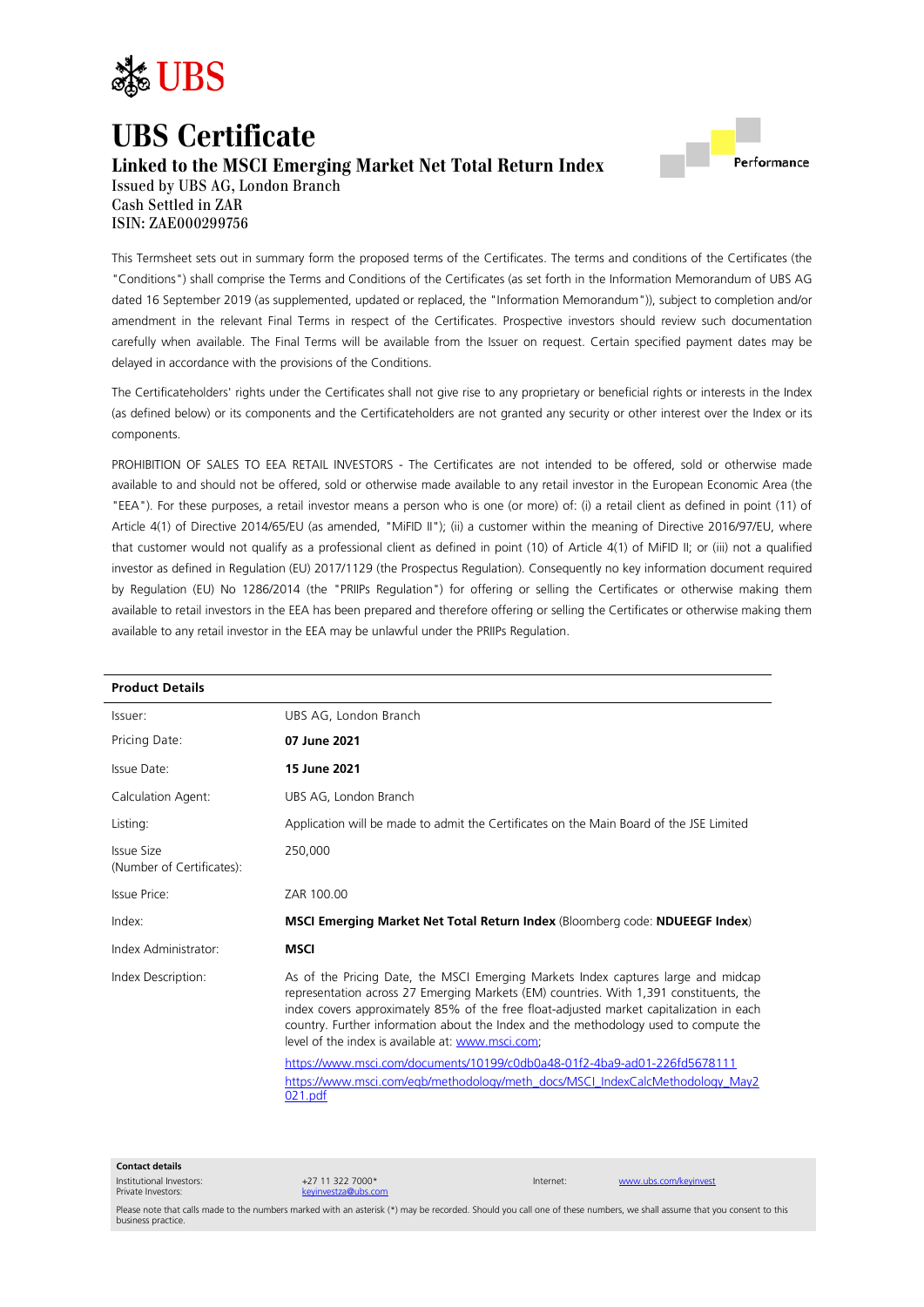

| Index Business Day:                  | Any day on which (i) the Index Administrator is scheduled to publish the closing<br>value of the Index and (ii) each Exchange and each Related Exchange are scheduled<br>to be open for trading for their respective regular trading sessions, as determined by<br>the Calculation Agent in its reasonable discretion.                                                                                                                                                                                                                                            |  |  |  |
|--------------------------------------|-------------------------------------------------------------------------------------------------------------------------------------------------------------------------------------------------------------------------------------------------------------------------------------------------------------------------------------------------------------------------------------------------------------------------------------------------------------------------------------------------------------------------------------------------------------------|--|--|--|
| Strategy Business Day:               | Any calendar day that is not a Saturday or a Sunday.                                                                                                                                                                                                                                                                                                                                                                                                                                                                                                              |  |  |  |
| Exchange:                            | Each of New York, London, Frankfurt, Paris, Toronto, Sydney and Zurich.                                                                                                                                                                                                                                                                                                                                                                                                                                                                                           |  |  |  |
| Index Component:                     | In respect of the Index, each stock that underlies the Index from time to time, as<br>determined by the Calculation Agent.                                                                                                                                                                                                                                                                                                                                                                                                                                        |  |  |  |
| Related Exchange:                    | Each exchange or quotation system (as the Calculation Agent may select) where<br>trading has a material effect (as determined by the Calculation Agent) on the overall<br>market for futures or options contracts relating to the Index.                                                                                                                                                                                                                                                                                                                          |  |  |  |
| Management Fee:                      | $MF = 0.60\%$ p.a. (calculated and deducted on a pro rata daily basis), and subject to<br>provisions set out under "Fee Adjustments" below                                                                                                                                                                                                                                                                                                                                                                                                                        |  |  |  |
| Maturity Date:                       | The 3rd Business Day following the Expiration Date                                                                                                                                                                                                                                                                                                                                                                                                                                                                                                                |  |  |  |
| Early Redemption Date:               | The 3rd Business Day following the Early Valuation Date, the Call Valuation Date or,<br>as the case may be, the Index Adjustment Valuation Date.                                                                                                                                                                                                                                                                                                                                                                                                                  |  |  |  |
| Valuation Date:                      | Fach Index Valuation Date.                                                                                                                                                                                                                                                                                                                                                                                                                                                                                                                                        |  |  |  |
| Index Valuation Date:                | The earlier to occur of the following:                                                                                                                                                                                                                                                                                                                                                                                                                                                                                                                            |  |  |  |
|                                      | i.<br>the Expiration Date;<br>ii.<br>the Early Valuation Date;<br>iii.<br>the Call Valuation Date; and<br>the Index Adjustment Valuation Date<br>iv.                                                                                                                                                                                                                                                                                                                                                                                                              |  |  |  |
|                                      | provided that if such day is not an Index Business Day, the immediately following Index<br>Business Day, and in each case subject to the provisions of "Consequences of a Disrupted<br>Day".                                                                                                                                                                                                                                                                                                                                                                      |  |  |  |
| <b>Expiration Date:</b>              | <b>30 June 2026</b> subject to extension at the option of the Issuer on two separate<br>occasions, on each such occasion for an additional 5 years period (from the initial<br>scheduled Expiration Date stated above or from the extended Expiration Date when<br>relevant, each such date the "Original Expiration Date"), with a notice period of<br>14 calendar days prior to the relevant Original Expiration Date.                                                                                                                                          |  |  |  |
|                                      | With respect to an extension of the term in accordance with the above paragraph, a<br>Certificateholder may, in respect of 100% of the Notes it owns, elect to redeem such<br>Notes on the Maturity Date following the relevant Original Expiration Date (and the<br>relevant Notes shall be redeemed on such date at the Redemption Amount) (such<br>option for the Certificateholder, the "Expiration Extension Termination Option")<br>by providing notice to the Issuer between the relevant Last Date to Trade and the<br>relevant Original Expiration Date. |  |  |  |
|                                      | Provided further in each case, that if the initial scheduled or relevant extended<br>Expiration Date is not an Index Business Day, then the first following Index Business<br>Day shall be the Expiration Date.                                                                                                                                                                                                                                                                                                                                                   |  |  |  |
|                                      | The Issuer shall notify Certificateholders of changes to the Expiration Date in<br>accordance with the provisions set out above twice. The first notification shall be at<br>least 90 calendar days prior to the relevant Original Expiration Date and the second<br>shall be at least 14 calendar days prior to the relevant Original Expiration Date.                                                                                                                                                                                                           |  |  |  |
| Last Date to Trade:                  | 5 JSE scheduled trading days before the Expiration Date.                                                                                                                                                                                                                                                                                                                                                                                                                                                                                                          |  |  |  |
| Cash Settlement:                     | Applicable                                                                                                                                                                                                                                                                                                                                                                                                                                                                                                                                                        |  |  |  |
| Settlement Currency:                 | ZAR                                                                                                                                                                                                                                                                                                                                                                                                                                                                                                                                                               |  |  |  |
| <b>Business Days:</b>                | Johannesburg, London, New York                                                                                                                                                                                                                                                                                                                                                                                                                                                                                                                                    |  |  |  |
| <b>Security Identification Codes</b> |                                                                                                                                                                                                                                                                                                                                                                                                                                                                                                                                                                   |  |  |  |
| Product ISIN:                        | ZAE000299756                                                                                                                                                                                                                                                                                                                                                                                                                                                                                                                                                      |  |  |  |
| Other Securities Code:               | Not Applicable                                                                                                                                                                                                                                                                                                                                                                                                                                                                                                                                                    |  |  |  |
| Product Long Name:                   | UBS MSCI EM 30Jun26                                                                                                                                                                                                                                                                                                                                                                                                                                                                                                                                               |  |  |  |
| Product Short Name:                  | UBS UEMERG                                                                                                                                                                                                                                                                                                                                                                                                                                                                                                                                                        |  |  |  |

**Contact details**

Institutional Investors: Private Investors:

+27 11 322 7000\* [keyinvestza@ubs.com](mailto:keyinvestza@ubs.com)

Alpha Code: UEMERG

Internet: [www.ubs.com/keyinvest](http://www.ubs.com/keyinvest)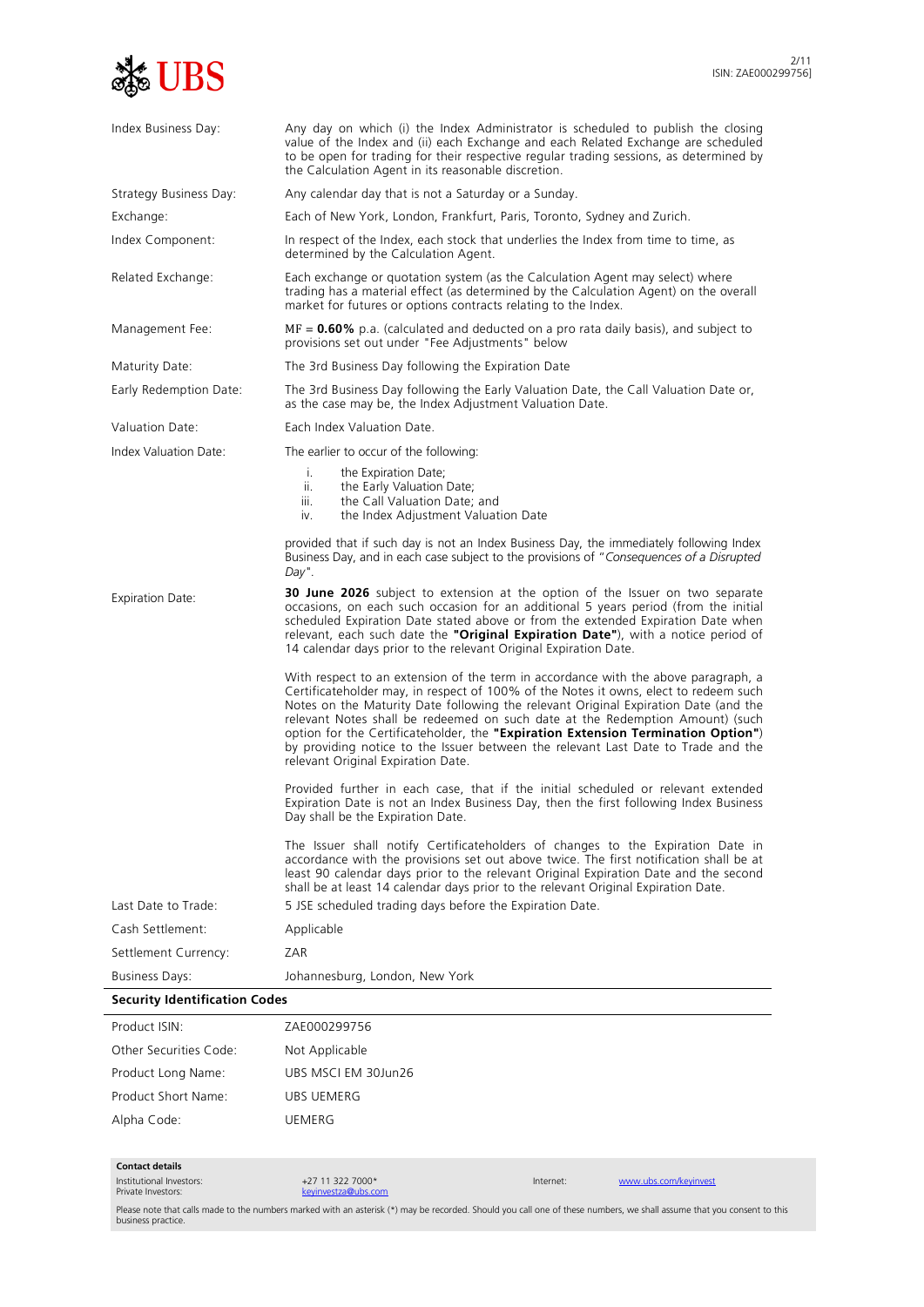

| Valuation                                                 |                                                                                                                                                                                                                                                                                                                                                                                                                                                                                                                                                                                                                                                                                                                                                                                                                                                                   |  |  |
|-----------------------------------------------------------|-------------------------------------------------------------------------------------------------------------------------------------------------------------------------------------------------------------------------------------------------------------------------------------------------------------------------------------------------------------------------------------------------------------------------------------------------------------------------------------------------------------------------------------------------------------------------------------------------------------------------------------------------------------------------------------------------------------------------------------------------------------------------------------------------------------------------------------------------------------------|--|--|
| Redemption Amount<br>in respect of the Valuation<br>Date: | Provided that the Certificates have not previously been redeemed or purchased, the<br>Redemption Amount shall be calculated in accordance with the following formula<br>and definitions set out below:                                                                                                                                                                                                                                                                                                                                                                                                                                                                                                                                                                                                                                                            |  |  |
|                                                           | Issue Price x Max $(0\%$ ; $\frac{\text{Strategy Level}_{\text{T}}}{\text{Strategy Level}_{\Omega}})$                                                                                                                                                                                                                                                                                                                                                                                                                                                                                                                                                                                                                                                                                                                                                             |  |  |
|                                                           | Where:                                                                                                                                                                                                                                                                                                                                                                                                                                                                                                                                                                                                                                                                                                                                                                                                                                                            |  |  |
|                                                           | <b>Strategy Level<sub>T</sub></b> is the Strategy Level on the Valuation Date.                                                                                                                                                                                                                                                                                                                                                                                                                                                                                                                                                                                                                                                                                                                                                                                    |  |  |
|                                                           | <b>Strategy Level</b> <sup>0</sup> is the Initial Strategy Level.                                                                                                                                                                                                                                                                                                                                                                                                                                                                                                                                                                                                                                                                                                                                                                                                 |  |  |
| FX Disruption Event                                       | Any event (as determined by the Calculation Agent) that prevents or delays the Issue<br>or any of its affiliates from:                                                                                                                                                                                                                                                                                                                                                                                                                                                                                                                                                                                                                                                                                                                                            |  |  |
|                                                           | converting the Local Currency into the Settlement Currency;<br>(i)                                                                                                                                                                                                                                                                                                                                                                                                                                                                                                                                                                                                                                                                                                                                                                                                |  |  |
|                                                           | delivering the Settlement Currency from accounts within the jurisdiction of<br>(ii)<br>the Local Currency to accounts outside the jurisdiction of the Local<br>Currency;                                                                                                                                                                                                                                                                                                                                                                                                                                                                                                                                                                                                                                                                                          |  |  |
|                                                           | (iii) delivering the Settlement Currency from an account in the jurisdiction of<br>the Local Currency to an account in the jurisdiction of the Local Currency<br>of a person that is a non-resident of the jurisdiction of the Local Currency;                                                                                                                                                                                                                                                                                                                                                                                                                                                                                                                                                                                                                    |  |  |
|                                                           | (iv) delivering the Local Currency between accounts in the jurisdiction of the<br>Local Currency or to a party that is a non-resident of the jurisdiction of the<br>Local Currency; or                                                                                                                                                                                                                                                                                                                                                                                                                                                                                                                                                                                                                                                                            |  |  |
|                                                           | effectively realising the value of any of its Hedge Positions in the<br>(v)<br>Settlement Currency at any time.                                                                                                                                                                                                                                                                                                                                                                                                                                                                                                                                                                                                                                                                                                                                                   |  |  |
|                                                           | "Local Currency" means the currency in which the Index is denominated.                                                                                                                                                                                                                                                                                                                                                                                                                                                                                                                                                                                                                                                                                                                                                                                            |  |  |
| Disrupted Day                                             | Any Index Business Day on which a Disruption Event occurs or is continuing, as<br>determined by the Calculation Agent.                                                                                                                                                                                                                                                                                                                                                                                                                                                                                                                                                                                                                                                                                                                                            |  |  |
| FX Disrupted Day                                          | Any Index Business Day on which a FX Disruption Event occurs or is continuing, as<br>determined by the Calculation Agent.                                                                                                                                                                                                                                                                                                                                                                                                                                                                                                                                                                                                                                                                                                                                         |  |  |
| Disruption Event                                          | Each of (a) an Index Adjustment Event (as defined below) or (b) a Market Disruption<br>Event (as defined in Condition 4a).                                                                                                                                                                                                                                                                                                                                                                                                                                                                                                                                                                                                                                                                                                                                        |  |  |
| Consequences of a Disrupted<br>Day                        | If a scheduled Valuation Date is a Disrupted Day the Issuer may postpone the<br>(a)<br>Valuation Date to the first succeeding Index Business Day that is not a Disrupted<br>Day unless each of the five Index Business Days immediately following the<br>scheduled Valuation Date is a Disrupted Day, in which case (i) that fifth Index<br>Business Day shall be deemed to be the Valuation Date, notwithstanding the<br>fact that such day is a Disrupted Day, and (ii) the Calculation Agent shall<br>determine the Strategy Level on such day; and                                                                                                                                                                                                                                                                                                            |  |  |
|                                                           | If a scheduled Valuation Date, Maturity Date or Early Redemption Date is a FX<br>(b)<br>Disrupted Day, the Issuer may postpone the Valuation Date, the Maturity Date<br>or, as the case may be, the Early Redemption Date to the next succeeding Index<br>Business Day (in the case of the Valuation Date) or Business Day (in the case of<br>the Maturity Date or Early Redemption Date) on which no FX Disruption Event<br>prevails (and accordingly the Maturity Date or the Early Redemption Date may<br>be postponed) and no further interest or other payment shall be due in respect<br>of such delay. The Issuer will endeavour to notify Certificateholders pursuant to<br>Condition 12 of the occurrence of an FX Disruption Event on a Valuation Date,<br>the Maturity Date, or Early Redemption Date. However there is no notification<br>obligation. |  |  |
| <b>Contact details</b>                                    |                                                                                                                                                                                                                                                                                                                                                                                                                                                                                                                                                                                                                                                                                                                                                                                                                                                                   |  |  |
| Institutional Investors:                                  | +27 11 322 7000*<br>www.ubs.com/keyinvest<br>Internet:                                                                                                                                                                                                                                                                                                                                                                                                                                                                                                                                                                                                                                                                                                                                                                                                            |  |  |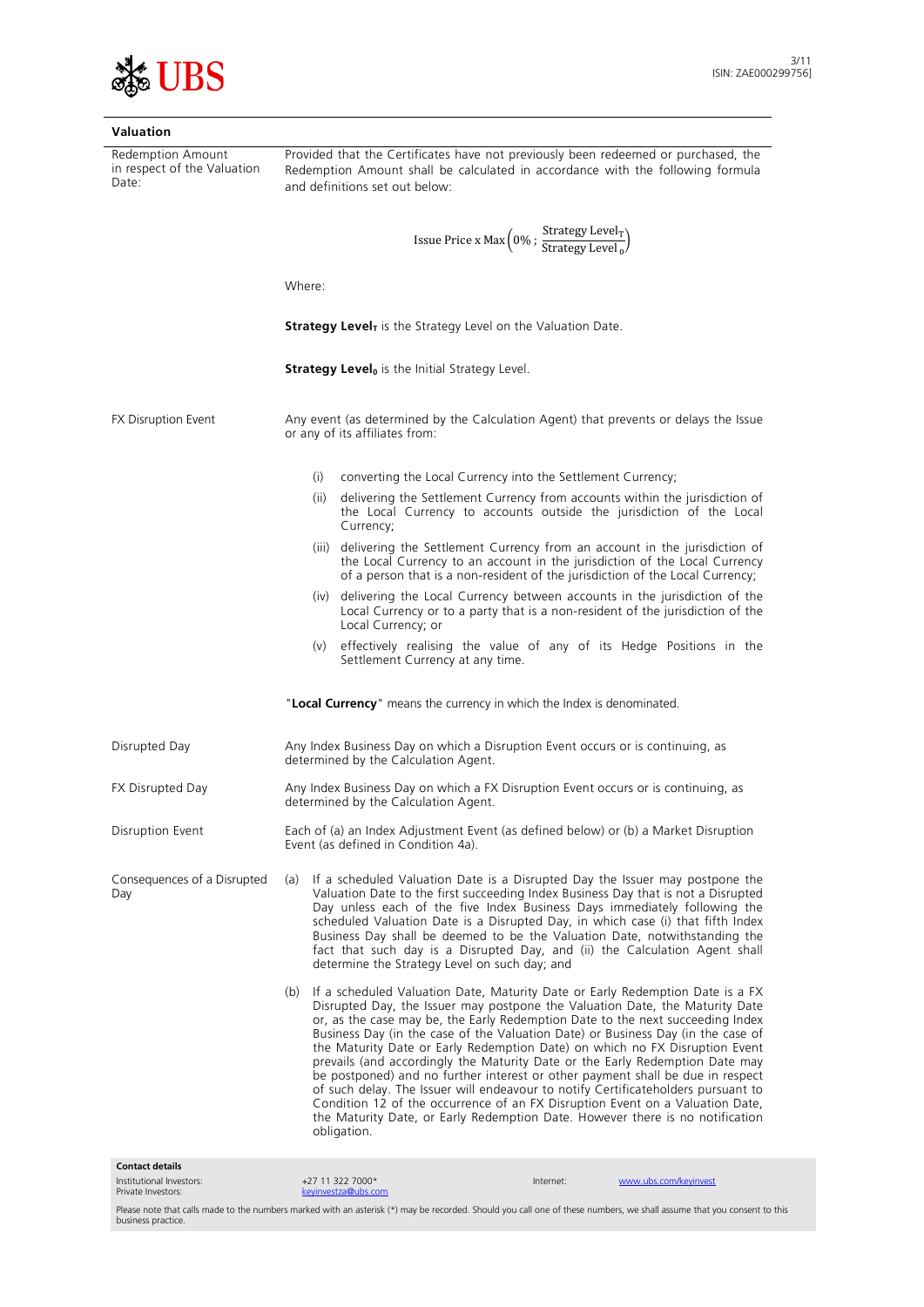

Early Termination by Issuer The Issuer may redeem all (but not some) of the outstanding Certificates early by giving Certificateholders at least 45 Business Days prior notice to that effect and designating an Early Valuation Date and paying on the related Early Redemption Date an amount equal to the Redemption Amount calculated by the Calculation Agent in accordance with the section headed "Redemption Amount in respect of the Valuation Date".

Early Valuation Dates: Each of 31 March, 30 June, 30 September, 31 December of each year.

Strategy : The Strategy represents a notional exposure to the Index, less Management Fees, accrued daily in arrears, converted into ZAR.

> In respect of the Pricing Date, the level of the Strategy (the "**Initial Strategy Level**") is 100.00.

> In respect of each Strategy Business day " $t$ " other than the Pricing Date, the level of the Strategy ("**Strategy Level**") is calculated in accordance with the following formula:

Strategy Level<sub>t</sub> = Initial Strategy Level × 
$$
\left(\frac{\text{Index}_{t}}{\text{Index}_{0}} \times \frac{FX_{t}}{FX_{0}} \times \left[1 - \frac{MF}{365}\right]^{t-t(0)}\right)
$$

Where:

| $Index_t$          | means the closing level of the Index on Strategy Business Day "t", as<br>determined by the Calculation Agent in a commercially reasonable<br>manner; |
|--------------------|------------------------------------------------------------------------------------------------------------------------------------------------------|
| $FX_{t}$           | means the USDZAR FX rate in respect of Strategy Business Day "t", as<br>determined by the Calculation Agent in a commercially reasonable<br>manner;  |
| Index <sub>0</sub> | means the closing level of the Index on the Pricing Date, as<br>determined by the Calculation Agent in a commercially reasonable<br>manner;          |
| FX <sub>0</sub>    | means the USDZAR FX rate in respect of the Pricing Date, as<br>determined by the Calculation Agent in a commercially reasonable<br>manner;           |
| МF                 | means the Management Fee; and                                                                                                                        |
| $t-t(0)$           | means the number of calendar days from and including the Pricing<br>Date to but excluding Strategy Business Day "t"                                  |

**Contact details**

Institutional Investors: Private Investors:

+27 11 322 7000\* [keyinvestza@ubs.com](mailto:keyinvestza@ubs.com)

Internet: [www.ubs.com/keyinvest](http://www.ubs.com/keyinvest)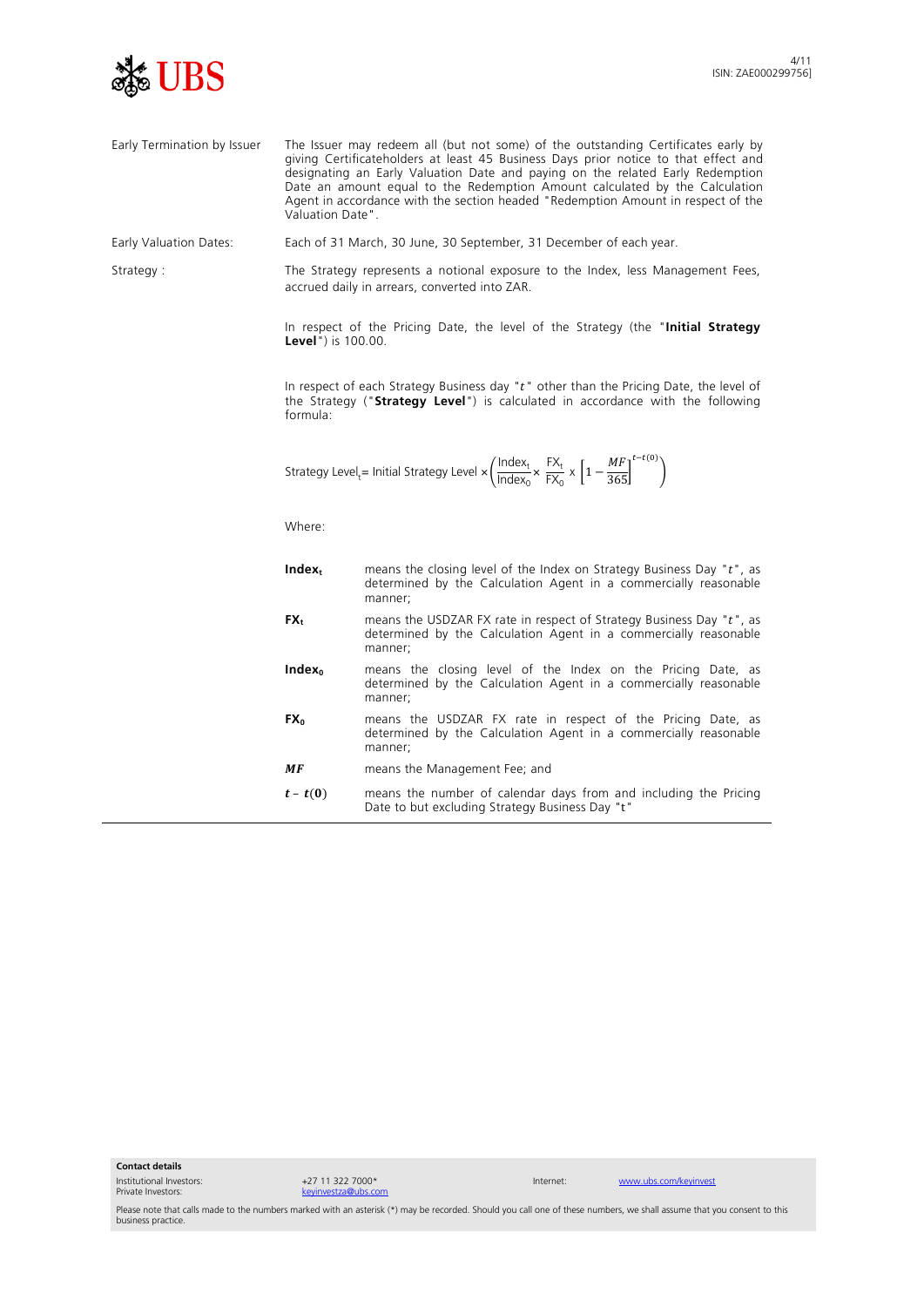

## **Adjustments and Extraordinary Events**

| Early Redemption following<br>the occurrence of a Change<br>in Law, an Index<br>Adjustment Event and/or<br>JSE Listing Requirements<br>Event: | The Issuer may redeem the Certificates at any time prior to the Maturity Date<br>following the occurrence of a Change in Law, a Hedging Disruption, an Increased<br>Cost of Hedging, an Index Adjustment Event and/or JSE Listing Reguirements Event.<br>The Issuer will redeem the Certificates in whole (but not in part) by giving notice to<br>that effect and designating a Call Valuation Date (in the case of a Change in Law, a<br>Hedging Disruption, or an Increased Cost of Hedging) or an Index Adjustment<br>Valuation Date (in the case of an Index Adjustment Event) and paying on the related<br>Early Redemption Date an amount equal to the Redemption Amount calculated by<br>the Calculation Agent in accordance with the section headed "Redemption Amount<br>in respect of the Valuation Date". |
|-----------------------------------------------------------------------------------------------------------------------------------------------|-----------------------------------------------------------------------------------------------------------------------------------------------------------------------------------------------------------------------------------------------------------------------------------------------------------------------------------------------------------------------------------------------------------------------------------------------------------------------------------------------------------------------------------------------------------------------------------------------------------------------------------------------------------------------------------------------------------------------------------------------------------------------------------------------------------------------|
| JSE Listing Requirements<br>Fvent:                                                                                                            | The Issuer is informed by or on behalf of the JSE that the requirements, obligations<br>and/or conditions which the JSE imposes on the Issuer in order for the Certificates to<br>be listed on the JSE have been or shall be amended or increased in a manner which<br>the Issuer deems to have a material adverse effect on it, including without limitation<br>that it has to comply with the JSE Listings Requirements promulgated by the JSE from<br>time to time (including, without limitation, the revised section 19 thereof).                                                                                                                                                                                                                                                                                |
| Fee Adjustments:                                                                                                                              | The Issuer reserves the right to change MF on relevant date t at its discretion, in<br>order to reflect the impact of any changes to costs to the Issuer (including without<br>limitation, taxes, commissions, expenses, hedging costs and any other costs and<br>expenses) in respect of the Certificates between the Issue Date and the relevant date<br>t.                                                                                                                                                                                                                                                                                                                                                                                                                                                         |

**Contact details**

Institutional Investors: Private Investors:

+27 11 322 7000\* [keyinvestza@ubs.com](mailto:keyinvestza@ubs.com)

Internet: [www.ubs.com/keyinvest](http://www.ubs.com/keyinvest)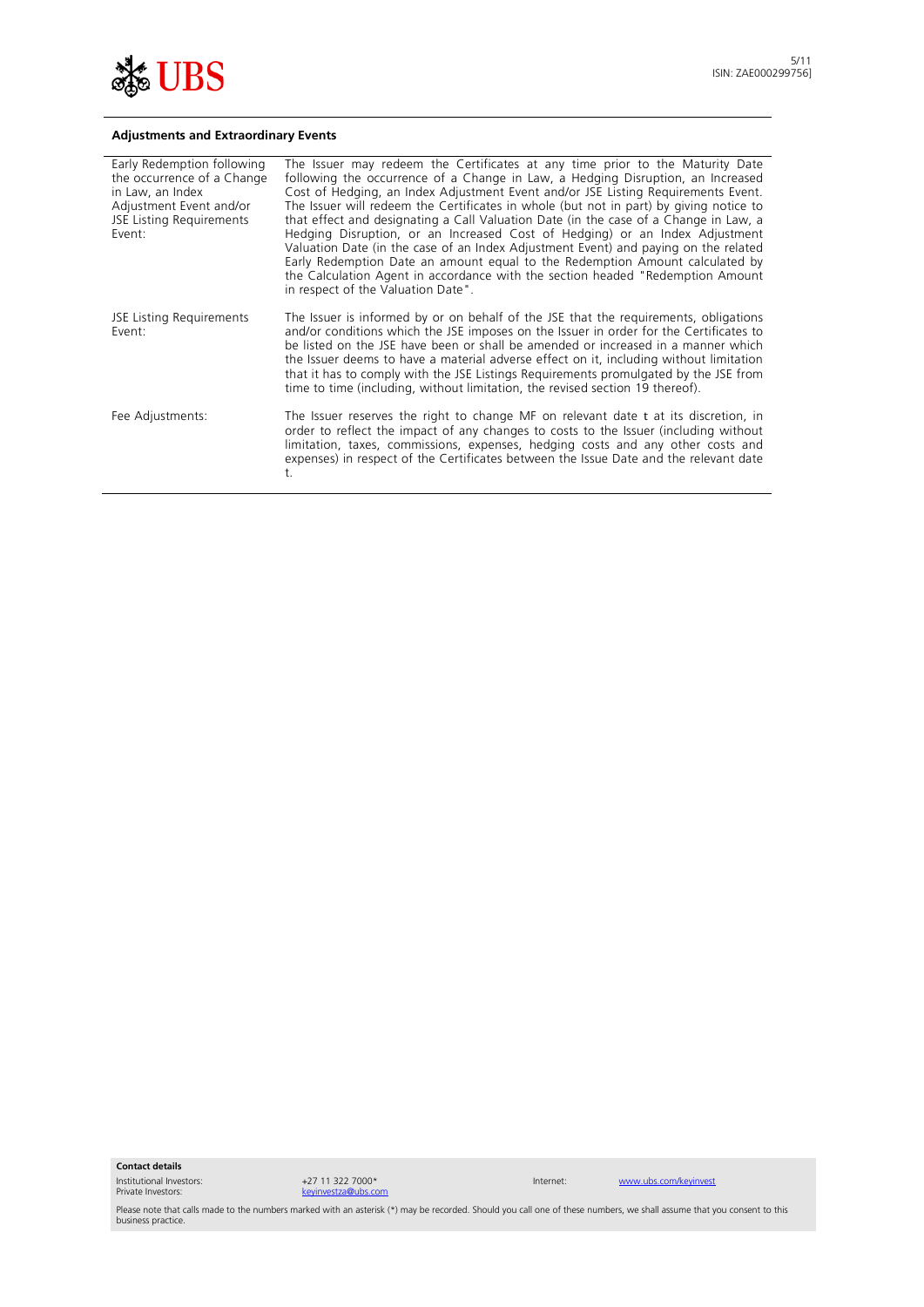

# **Index Adjustment Events**

| Index Adjustment Event           | (a) If the Index is permanently cancelled or is not calculated and announced by the Index<br>Administrator but is (i) calculated and announced by a successor administrator (the<br>"Successor Administrator") acceptable to the Calculation Agent, and/or (ii) replaced by<br>a successor index (the "Successor Index") using, in the determination of the Calculation<br>Agent, the same or a substantially similar formula for and method of calculation as used<br>in the calculation of the Index, then the Index will be deemed to be the index so<br>calculated and announced by the Successor Administrator and/or the Successor Index, as<br>the case may be.                                                                                                                                                                                                                                                                                                                                                                                                                                                                                                                             |  |
|----------------------------------|----------------------------------------------------------------------------------------------------------------------------------------------------------------------------------------------------------------------------------------------------------------------------------------------------------------------------------------------------------------------------------------------------------------------------------------------------------------------------------------------------------------------------------------------------------------------------------------------------------------------------------------------------------------------------------------------------------------------------------------------------------------------------------------------------------------------------------------------------------------------------------------------------------------------------------------------------------------------------------------------------------------------------------------------------------------------------------------------------------------------------------------------------------------------------------------------------|--|
|                                  | (b) If in the determination of the Calculation Agent (i) on or prior to the Valuation Date,<br>the Index Administrator makes or announces that it will make a material change in the<br>formula for or the method of calculating the Index or in any other way materially modifies<br>the Index (other than a modification prescribed in that formula or method to maintain the<br>Index in the event of changes in constituent underlying contracts and weightings and<br>other routine events) (an "Index Modification"); (ii) the Index Administrator<br>permanently cancels the Index and no Successor Index exists (an "Index Cancellation");<br>(iii) on the Valuation Date, the Index Administrator fails to calculate and announce a<br>relevant Index and the Calculation Agent determines that there is no Successor<br>Administrator and/or Successor Index (an "Index Disruption" and, together with an<br>Index Modification, an Index Cancellation and an Administrator/Benchmark Event, each<br>an "Index Adjustment Event"); or (iv) an Administrator/Benchmark Event has occurred,<br>then the Calculation Agent may at its option take the action described in (A) or (B) below: |  |
|                                  | (A)<br>make such adjustments to the terms and conditions of the Certificates as it deems<br>appropriate to account for the Index Adjustment Event including, without<br>limitation, calculating the relevant level or price of the Index, using, in lieu of a<br>published level or price for the Index, the level or price of the Index as at the<br>Valuation Date as determined by the Calculation Agent in accordance with the<br>formula for and method of calculating the Index last in effect prior to the<br>occurrence of the relevant Index Adjustment Event, but using only those<br>underlying contracts that comprised that Index immediately prior to the relevant<br>Index Adjustment Event (other than those underlying contracts that have ceased to<br>be listed on any relevant Exchange); or                                                                                                                                                                                                                                                                                                                                                                                   |  |
|                                  | (B)<br>on giving notice to the Certificateholders in accordance with Condition 12,<br>redeem all (but not some only) of the Certificates on a day that falls 3 Business<br>Days after the date selected by the Calculation Agent as the Index Adjustment<br>Valuation Date at an amount calculated by the Calculation Agent in accordance<br>with the section headed "Redemption Amount in respect of the Valuation Date".                                                                                                                                                                                                                                                                                                                                                                                                                                                                                                                                                                                                                                                                                                                                                                         |  |
| Administrator/Benchmark<br>Event | In relation to the Index, the occurrence of a Non-Approval Event, a Rejection Event or<br>a Suspension/Withdrawal Event.                                                                                                                                                                                                                                                                                                                                                                                                                                                                                                                                                                                                                                                                                                                                                                                                                                                                                                                                                                                                                                                                           |  |
| Non-Approval Event               | in respect of the Index:                                                                                                                                                                                                                                                                                                                                                                                                                                                                                                                                                                                                                                                                                                                                                                                                                                                                                                                                                                                                                                                                                                                                                                           |  |
|                                  | any authorisation, registration, recognition, endorsement, equivalence or<br>(a)<br>approval in respect of the Index or the administrator or sponsor of the<br>Index is not obtained;<br>the Index or the administrator or sponsor of the Index is not included in an<br>(b)                                                                                                                                                                                                                                                                                                                                                                                                                                                                                                                                                                                                                                                                                                                                                                                                                                                                                                                       |  |
|                                  | official register; or<br>the Index or the administrator or sponsor of the Index does not fulfil any<br>(c)<br>legal or regulatory requirement applicable to the Issuer, the Calculation<br>Agent or the Index,                                                                                                                                                                                                                                                                                                                                                                                                                                                                                                                                                                                                                                                                                                                                                                                                                                                                                                                                                                                     |  |
|                                  | in each case, as required under any applicable law or regulation in order for any of<br>the Issuer, the Calculation Agent or any other entity to perform its obligations in<br>respect of the Certificates. For the avoidance of doubt, a Non-Approval Event shall<br>not occur if the Index or the administrator or sponsor of the Index is not included in<br>an official register because its authorisation, registration, recognition, endorsement,<br>equivalence or approval is suspended if, at the time of such suspension, the<br>continued provision and use of the Index is permitted in respect of the Certificates<br>under the applicable law or regulation during the period of such suspension.                                                                                                                                                                                                                                                                                                                                                                                                                                                                                    |  |

**Contact details**

Institutional Investors: Private Investors:

+27 11 322 7000\*<br>
<u>keyinvestza@ubs.cc</u> [keyinvestza@ubs.com](mailto:keyinvestza@ubs.com)

Internet: [www.ubs.com/keyinvest](http://www.ubs.com/keyinvest)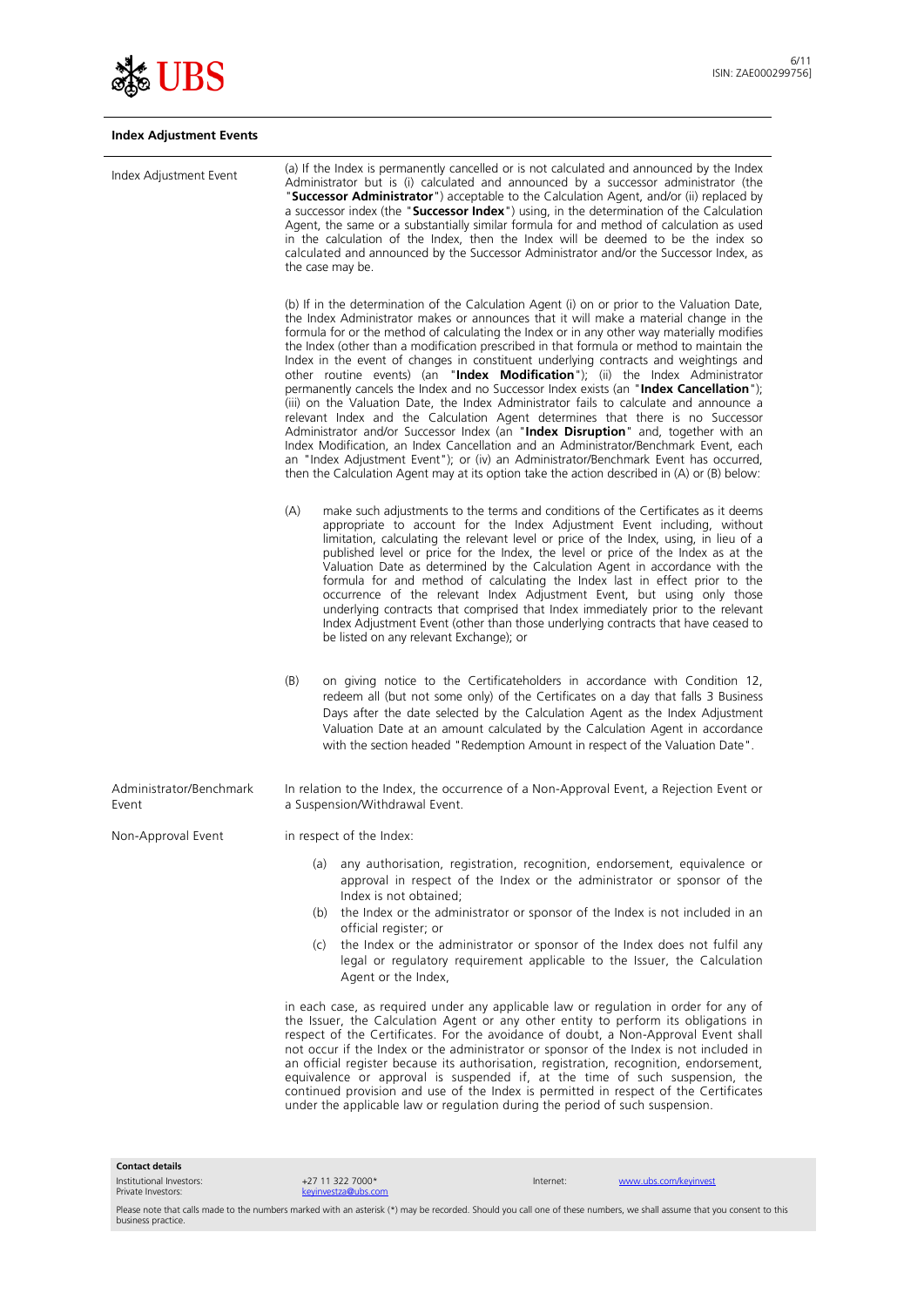

| Rejection Event       | in respect of the Index, the relevant competent authority or other relevant official<br>body rejects or refuses any application for authorisation, registration, recognition,<br>endorsement, equivalence decision, approval or inclusion in any official register<br>which, in each case, is required in relation to the Index or the administrator or<br>sponsor of the Index under any applicable law or regulation for any of the Issuer, the<br>Calculation Agent or any other entity to perform its obligations in respect of the<br>Certificates. |                                                                                                                                                                                                                                                                                                                                                                                                                                                                                                      |  |
|-----------------------|----------------------------------------------------------------------------------------------------------------------------------------------------------------------------------------------------------------------------------------------------------------------------------------------------------------------------------------------------------------------------------------------------------------------------------------------------------------------------------------------------------------------------------------------------------|------------------------------------------------------------------------------------------------------------------------------------------------------------------------------------------------------------------------------------------------------------------------------------------------------------------------------------------------------------------------------------------------------------------------------------------------------------------------------------------------------|--|
| Suspension/Withdrawal |                                                                                                                                                                                                                                                                                                                                                                                                                                                                                                                                                          | in respect of the Index:                                                                                                                                                                                                                                                                                                                                                                                                                                                                             |  |
| Fvent                 | (a)                                                                                                                                                                                                                                                                                                                                                                                                                                                                                                                                                      | the relevant competent authority or other relevant official body suspends<br>or withdraws any authorisation, registration, recognition, endorsement,<br>equivalence decision or approval in relation to the Index or the<br>administrator or sponsor of the Index which is required under any<br>applicable law or regulation in order for any of the Issuer, the Calculation<br>Agent or any other entity to perform its obligations in respect of the<br>Certificates; or                          |  |
|                       | (b)                                                                                                                                                                                                                                                                                                                                                                                                                                                                                                                                                      | the Index or the administrator or sponsor of the Index is removed from any<br>official register where inclusion in such register is required under any<br>applicable law in order for any of the Issuer, the Calculation Agent or any<br>other entity to perform its obligations in respect of the Certificates.                                                                                                                                                                                     |  |
|                       |                                                                                                                                                                                                                                                                                                                                                                                                                                                                                                                                                          | For the avoidance of doubt, a Suspension/Withdrawal Event shall not occur if such<br>authorisation, registration, recognition, endorsement, equivalence decision or<br>approval is suspended or where inclusion in any official register is withdrawn if, at<br>the time of such suspension or withdrawal, the continued provision and use of the<br>Index is permitted in respect of the Certificates under the applicable law or<br>regulation during the period of such suspension or withdrawal. |  |

**Contact details**

Institutional Investors: Private Investors:

+27 11 322 7000\* [keyinvestza@ubs.com](mailto:keyinvestza@ubs.com)

Internet: [www.ubs.com/keyinvest](http://www.ubs.com/keyinvest)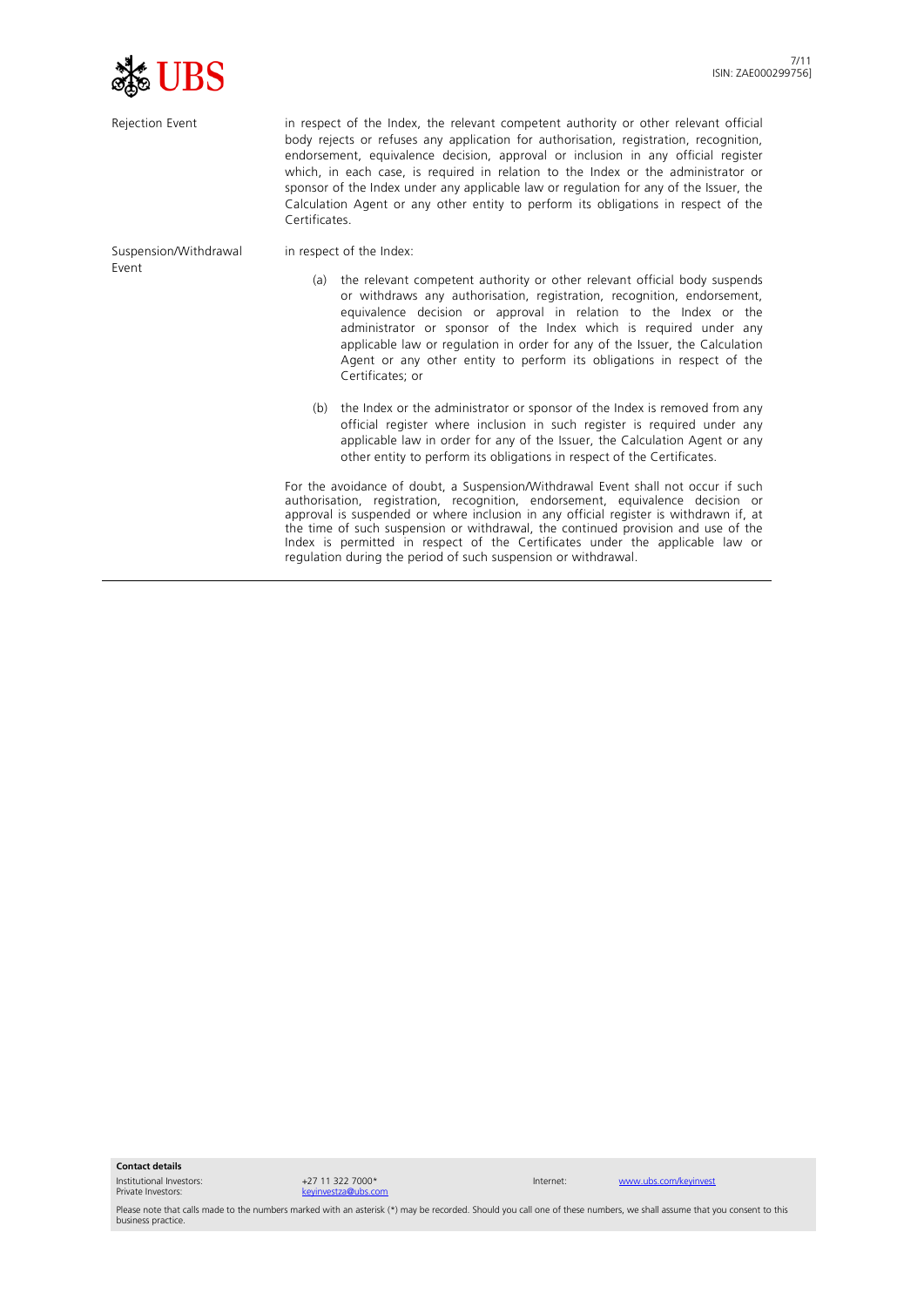

#### **Index Disclaimer**

#### **MSCI Indices**

The MSCI indexes are the exclusive property of MSCI Inc. ("MSCI"). MSCI and the MSCI index names are service mark(s) of MSCI or its affiliates and have been licensed for use for certain purposes by UBS AG. The financial securities referred to herein are not sponsored, endorsed, or promoted by MSCI, and MSCI bears no liability with respect to any such financial securities. The Prospectus contains a more detailed description of the limited relationship MSCI has with UBS AG and any related financial securities. No purchaser, seller or holder of this product, or any other person or entity, should use or refer to any MSCI trade name, trademark or service mark to sponsor, endorse, market or promote this product without first contacting MSCI to determine whether MSCI's permission is required. Under no circumstances may any person or entity claim any affiliation with MSCI without the prior written permission of MSCI.

**Contact details**

Institutional Investors: Private Investors:



Internet: [www.ubs.com/keyinvest](http://www.ubs.com/keyinvest)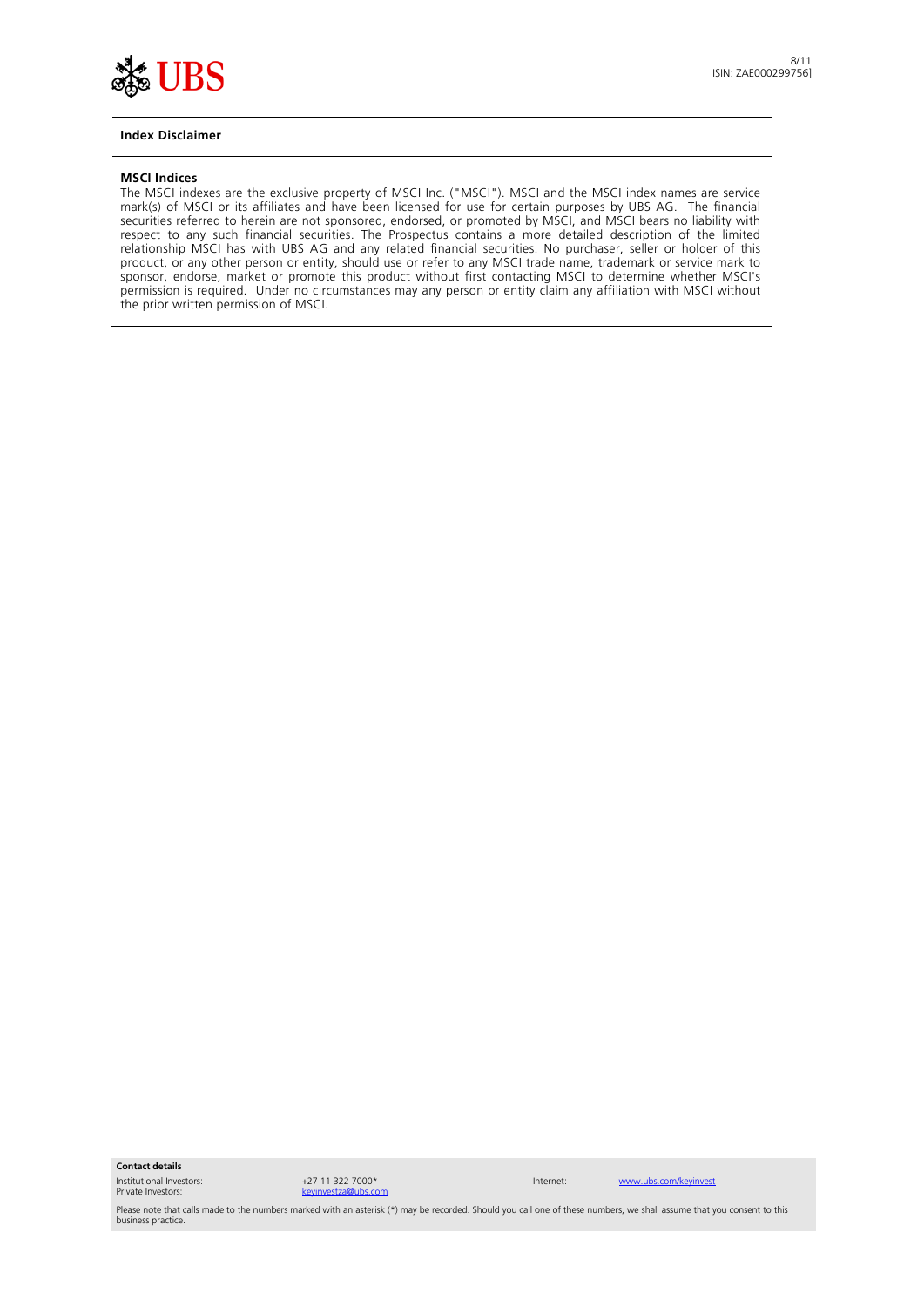

#### **Selling Restrictions**

Any Products purchased by any person for resale may not be offered in any jurisdiction in circumstances which would result in the Issuer being obliged to register any further documentation relating to this Product in such jurisdiction.

The restrictions listed below must not be taken as definitive guidance as to whether this Product can be sold in a jurisdiction. Additional restrictions on offering, selling or holding of this Product may apply in other jurisdictions. Investors in this Product should seek specific advice before on-selling this Product.

#### **Europe**

The Final Terms will be prepared on the basis that any offer of Certificates in the European Economic Area ("**EEA**") or the United Kingdom will be made pursuant to an exemption under Regulation (EU) 2017/1129 (the "**Prospectus Regulation**") from the requirement to publish a prospectus for offers of the Certificates. Accordingly any person making or intending to make an offer in the EEA of the Certificates may only do so in circumstances in which no obligation arises for the Issuer or the Dealer to publish a prospectus pursuant to Article 3 of the Prospectus Regulation or supplement a prospectus pursuant to Article 23 of the Prospectus Regulation, in each case, in relation to such offer. Neither the Issuer nor the Dealer has authorised, nor do they authorise, the making of any offer of Certificates in any other circumstances.

### **South Africa**

Prior to the issue of any Tranche of Certificates under the Programme by the Issuer, each Manager for that Tranche of Certificates will be required to represent and agree that it will not offer or solicit any offers for subscription or sale of the Certificates in that Tranche of Certificates, and will itself not sell Certificates, in South Africa except, in accordance with the Companies Act, the Banks Act, 1990, the Exchange Control Regulations and/or any other applicable laws or regulations of South Africa in force from time to time. In particular, without limitation, the Information Memorandum does not, nor is it intended to, constitute a registered prospectus (as that term is defined in the Companies Act) and each Manager for that Tranche of Certificates will be required to represent and agree that it will not make "an offer to the public" (as that term is defined in the Companies Act) of any of the Certificates (whether for subscription or sale). Certificates will not be offered for subscription to any single addressee acting as principal for an amount of less than ZAR 1,000,000.

#### **UK**

For the purpose of non-discretionary accounts, this Product should not be sold with a consideration of less than EUR 100,000 or equivalent.

#### **USA**

This Product may not be sold or offered within the United States or to U.S. persons. For the purposes of this selling restriction, U.S. persons shall include pass-thru entities with owners that are "United States person" as that term is defined under Section 7701(a)(30) of the US Internal Revenue Code.

**Contact details**

Institutional Investors: Private Investors:

+27 11 322 7000 [keyinvestza@ubs.com](mailto:keyinvestza@ubs.com)

Internet: [www.ubs.com/keyinvest](http://www.ubs.com/keyinvest)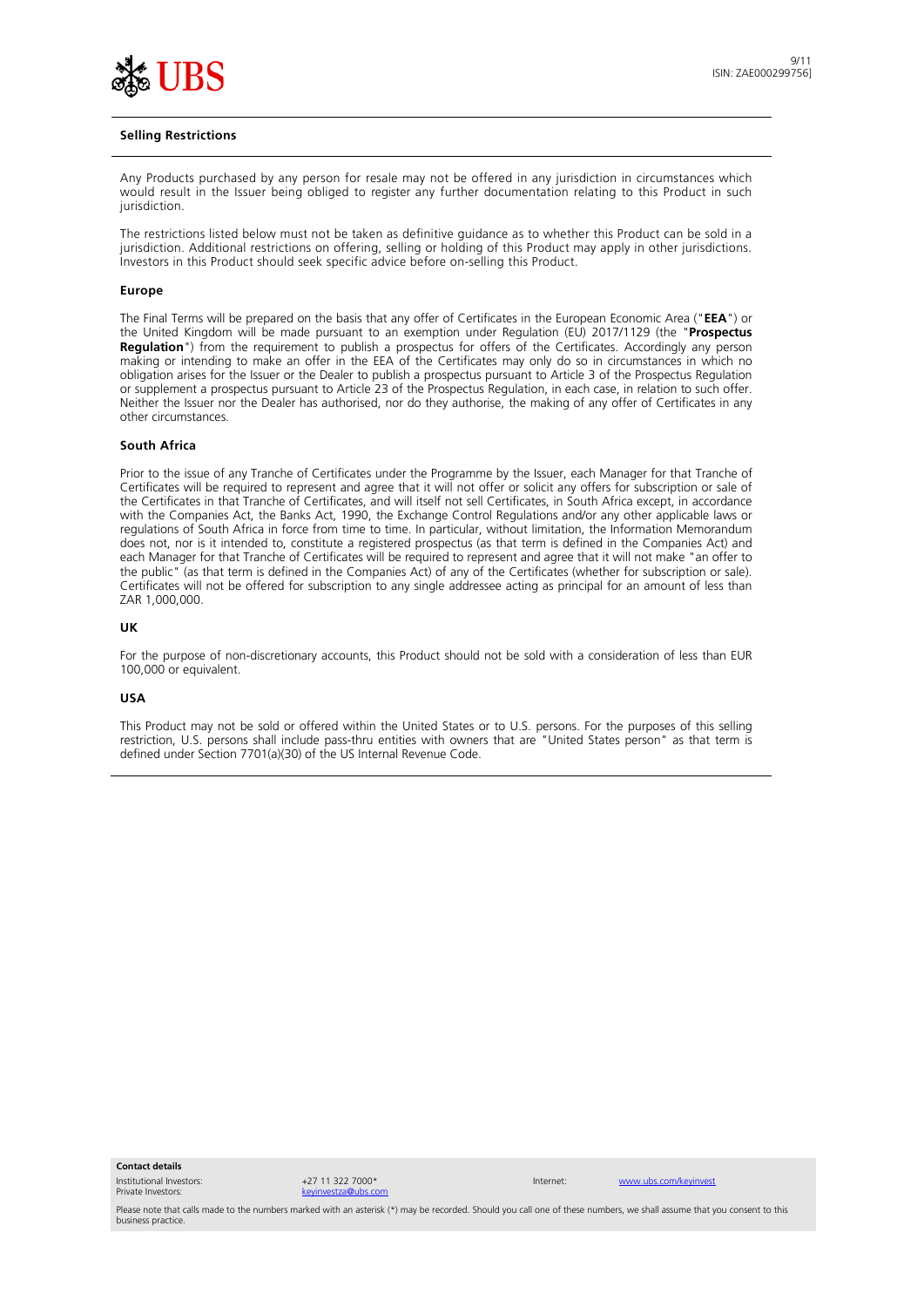

#### **Important Information**

This information is communicated by UBS AG and/or its affiliates ("**UBS**"). UBS may from time to time, as principal or agent, have positions in, or may buy or sell, or make a market in any securities, currencies, financial instruments or other assets underlying the product to which this document relates (the "**Product**"). UBS may provide investment banking and other services to and/or have officers who serve as directors of the companies referred to in this document. UBS may pay or receive brokerage or retrocession fees in connection with this Product. UBS's trading and/or hedging activities related to the Product may have an impact on the price of the underlying asset and may affect the likelihood that any relevant barrier is crossed. UBS has policies and procedures designed to minimise the risk that officers and employees are influenced by any conflicting interest or duty and that confidential information is improperly disclosed or made available.

In certain circumstances UBS sells the Product to dealers and other financial institutions at a discount to the issue price or rebates to them for their own account some proportion of the issue price. Further information is available on request.

Structured products are complex and may involve a high risk of loss. Prior to purchasing the Product you should consult with your own legal, regulatory, tax, financial and accounting advisors to the extent you consider it necessary, and make your own investment, hedging and trading decisions (including decisions regarding the suitability of the Product) based upon your own judgement and advice from those advisers you consider necessary. Save as otherwise expressly agreed in writing, UBS is not acting as your financial adviser or fiduciary in relation to the Product or any transaction.

This document is for information purposes only and should not be construed as an offer, recommendation or solicitation to purchase the Product and should not be treated as giving investment advice. The terms of any investment in the Product will be exclusively subject to the detailed provisions, including risk considerations, contained in the information memorandum, prospectus or other issuer documentation for the issue of the Product.

UBS makes no representation or warranty relating to any information herein which is derived from independent sources. This document shall not be copied or reproduced without UBS's prior written permission.

No action has been or will be taken in any jurisdiction that would permit a public offering of the securities described herein, save where explicitly stated in the information memorandum and/or the final terms. The securities must be sold in accordance with all applicable selling restrictions in the jurisdictions in which they are sold. Not for distribution in the United States or to U.S. persons.

In connection with the offer and sale of the securities, the Issuer may, in individual cases, directly or indirectly, pay fees in varying amounts to third parties, e.g., asset consultants (including UBS AG). Further information is available from the Issuer on request.

**Contact details**

Institutional Investors: Private Investors:

+27 11 322 7000 [keyinvestza@ubs.com](mailto:keyinvestza@ubs.com)

Internet: [www.ubs.com/keyinvest](http://www.ubs.com/keyinvest)